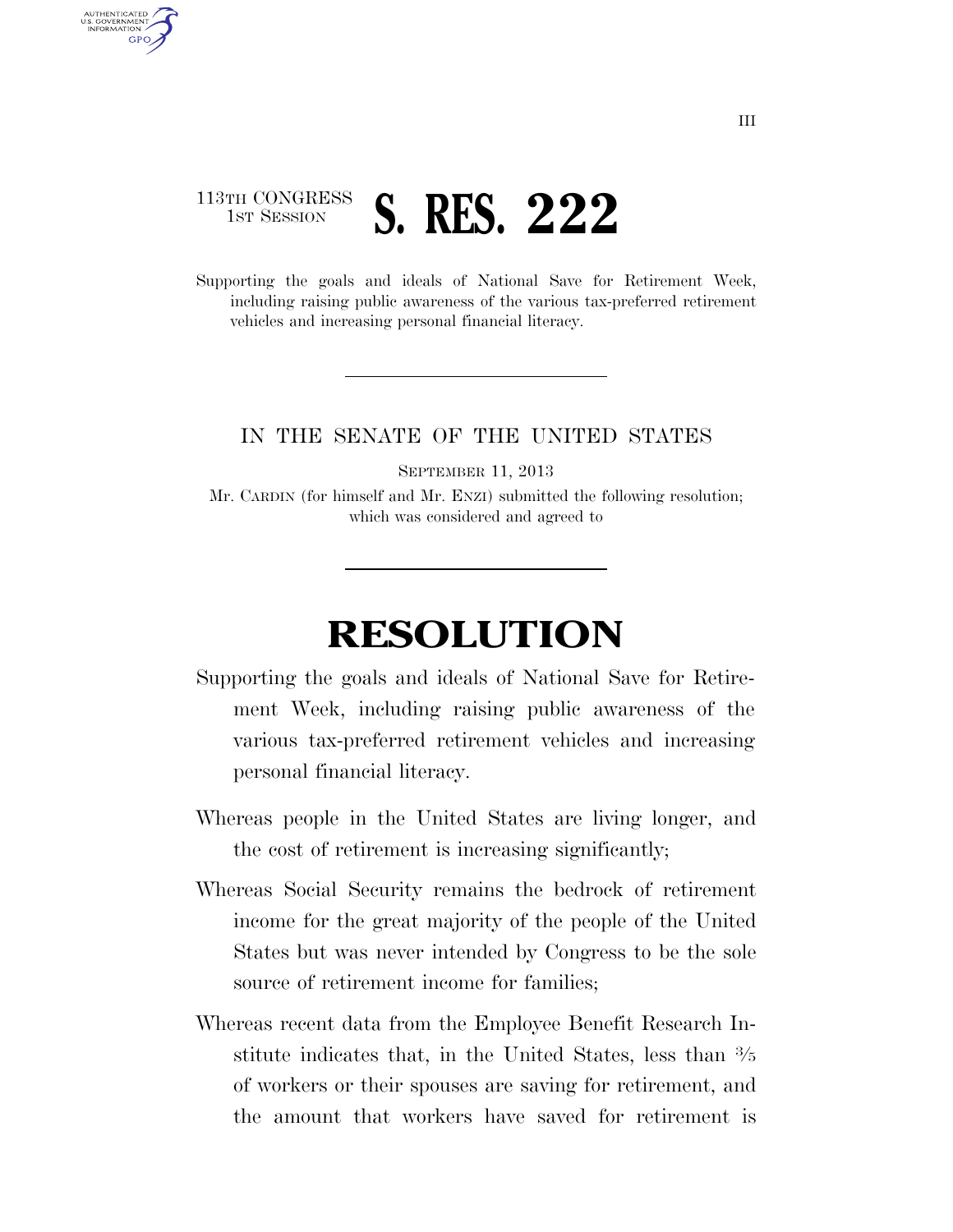much less than the amount they need to adequately fund their retirement years;

- Whereas the financial literacy of workers in the United States is important to their understanding of the need to save for retirement;
- Whereas saving for retirement is a key component of overall financial health and security during retirement years, and the importance of financial literacy in planning for retirement must be advocated;
- Whereas many workers may not be aware of their options in saving for retirement or may not have focused on the importance of, and need for, saving for retirement;
- Whereas, although many employees have access through their employers to defined benefit and defined contribution plans to assist them in preparing for retirement, many of those employees may not be taking advantage of those plans at all or to the full extent allowed by Federal law;
- Whereas saving for retirement is necessary even during economic downturns or market declines, which makes continued contributions all the more important;
- Whereas all workers, including public and private sector employees, employees of tax-exempt organizations, and selfemployed individuals, can benefit from developing personal budgets and financial plans that include retirement savings strategies that take advantage of tax-preferred retirement savings vehicles; and
- Whereas the week October 20 through October 26, 2013 has been designated as ''National Save for Retirement Week'': Now, therefore, be it
	- 1 *Resolved,* That the Senate—